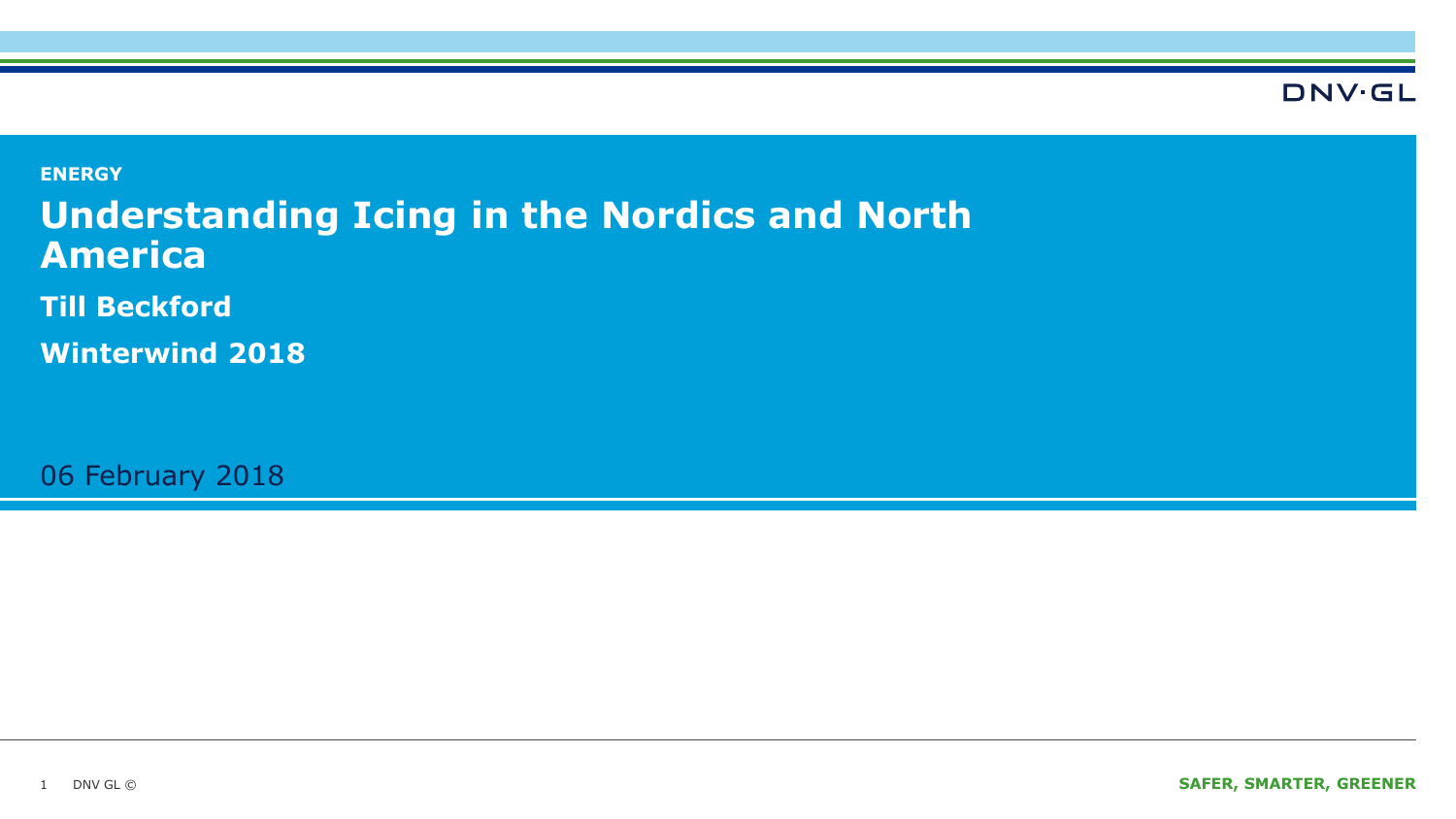- **Part 1: Extension of Nordic data**
- **Part 2: Preliminary global trends** 
	- 2.1 Temperature
	- 2.2 Direction
- **Part 3: Operational data in North America**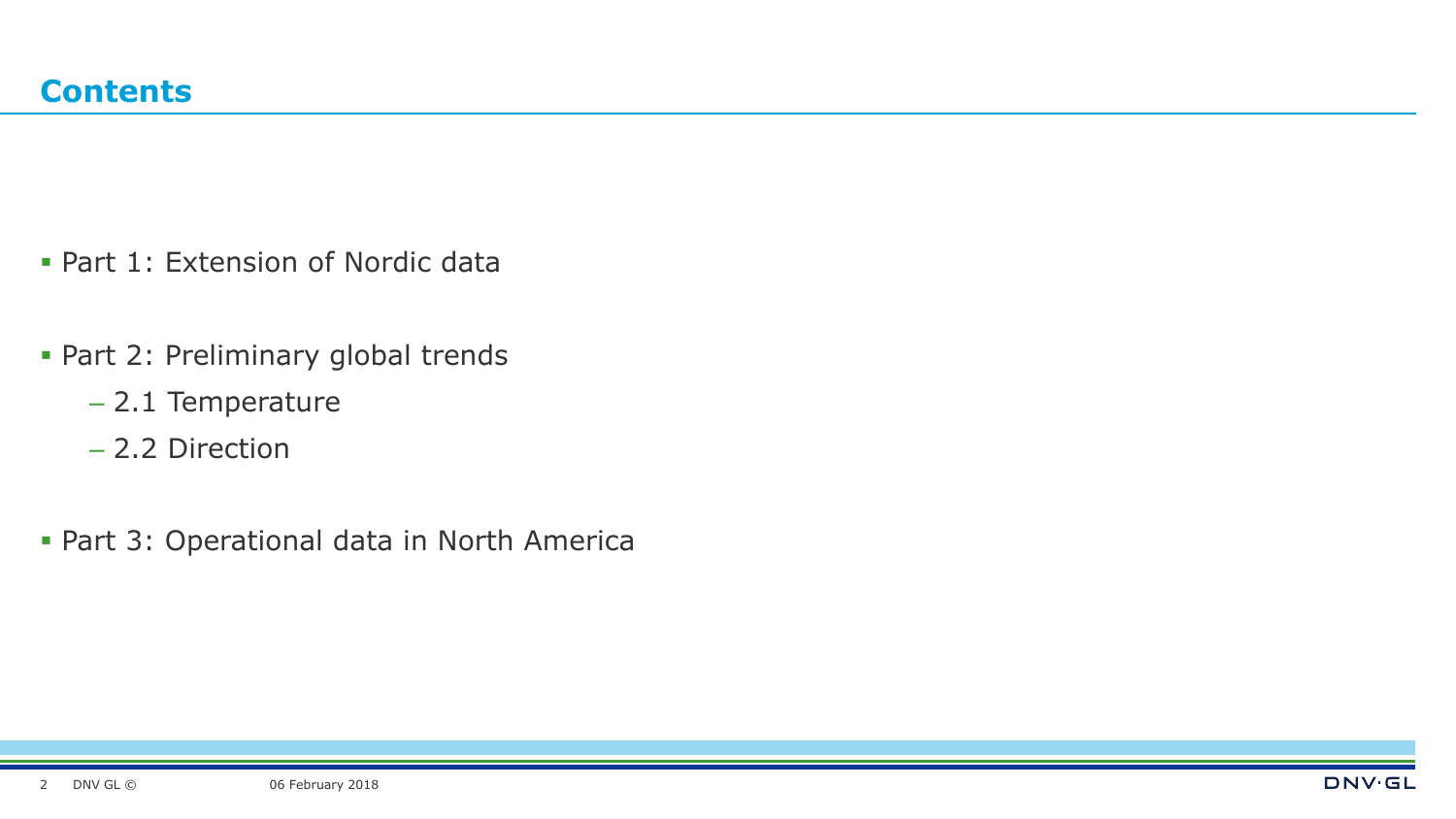### **Part 1: Extension of Nordic data**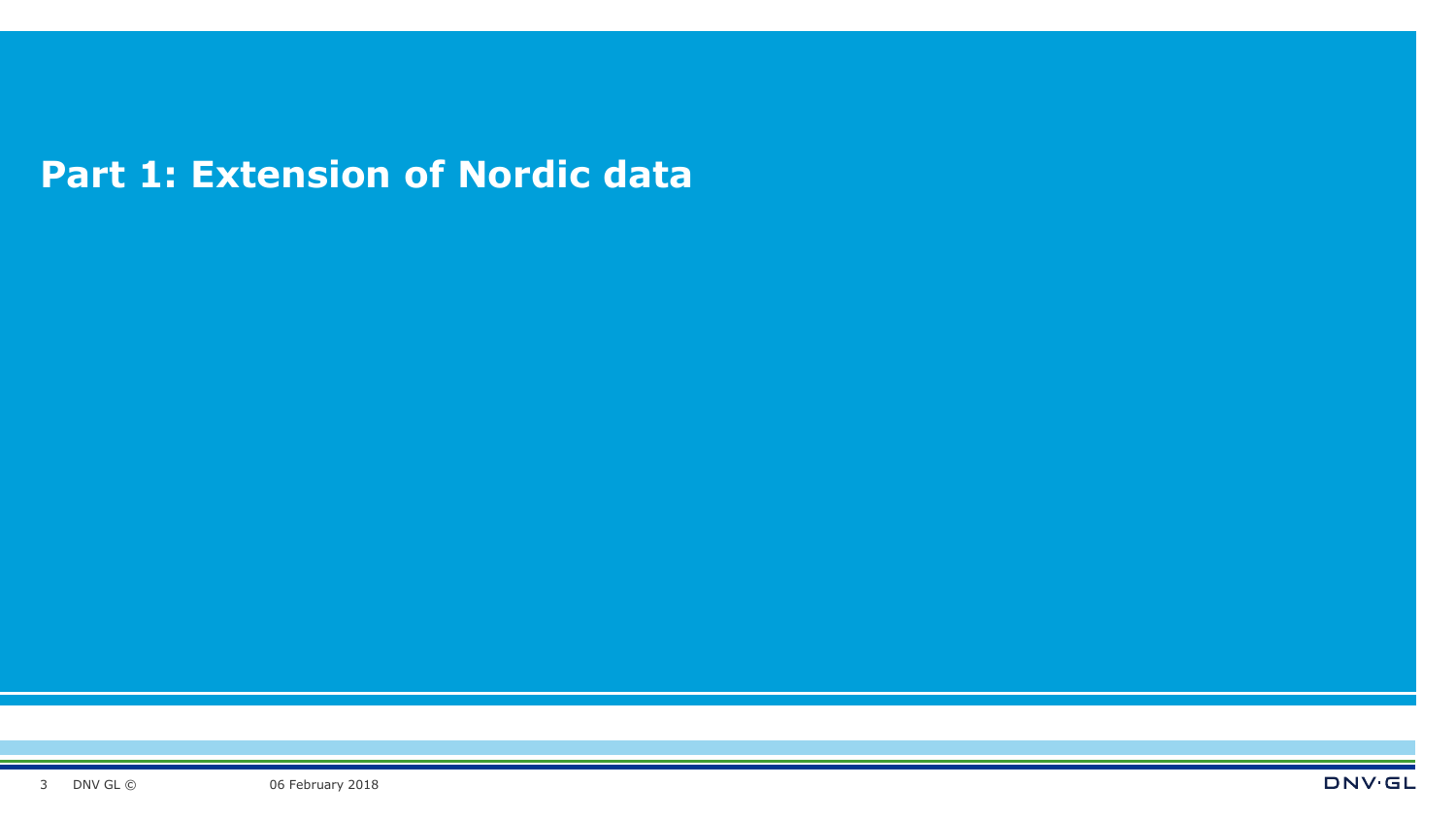





DNV.GL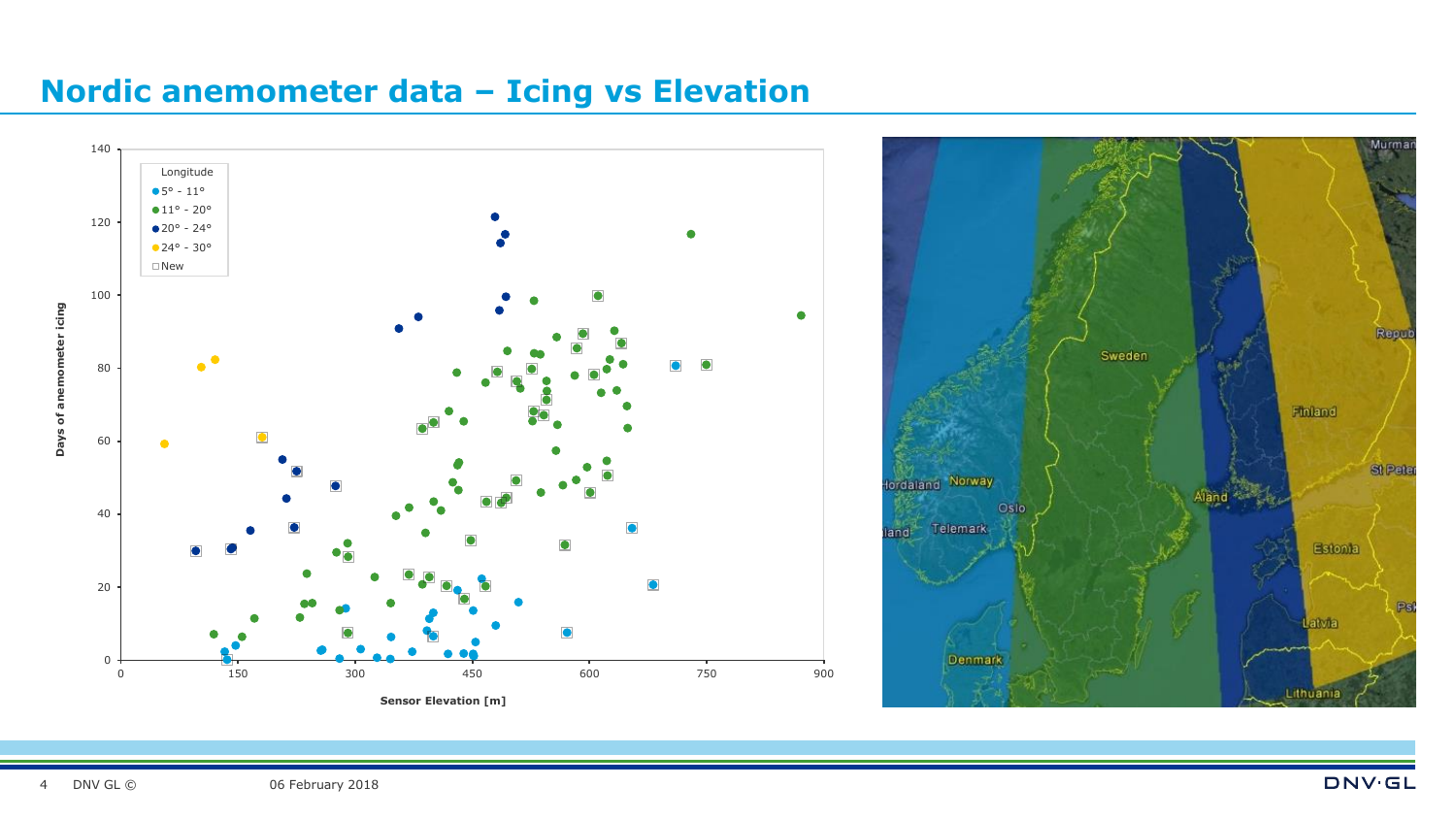### **Nordic operational data – Icing vs Elevation**

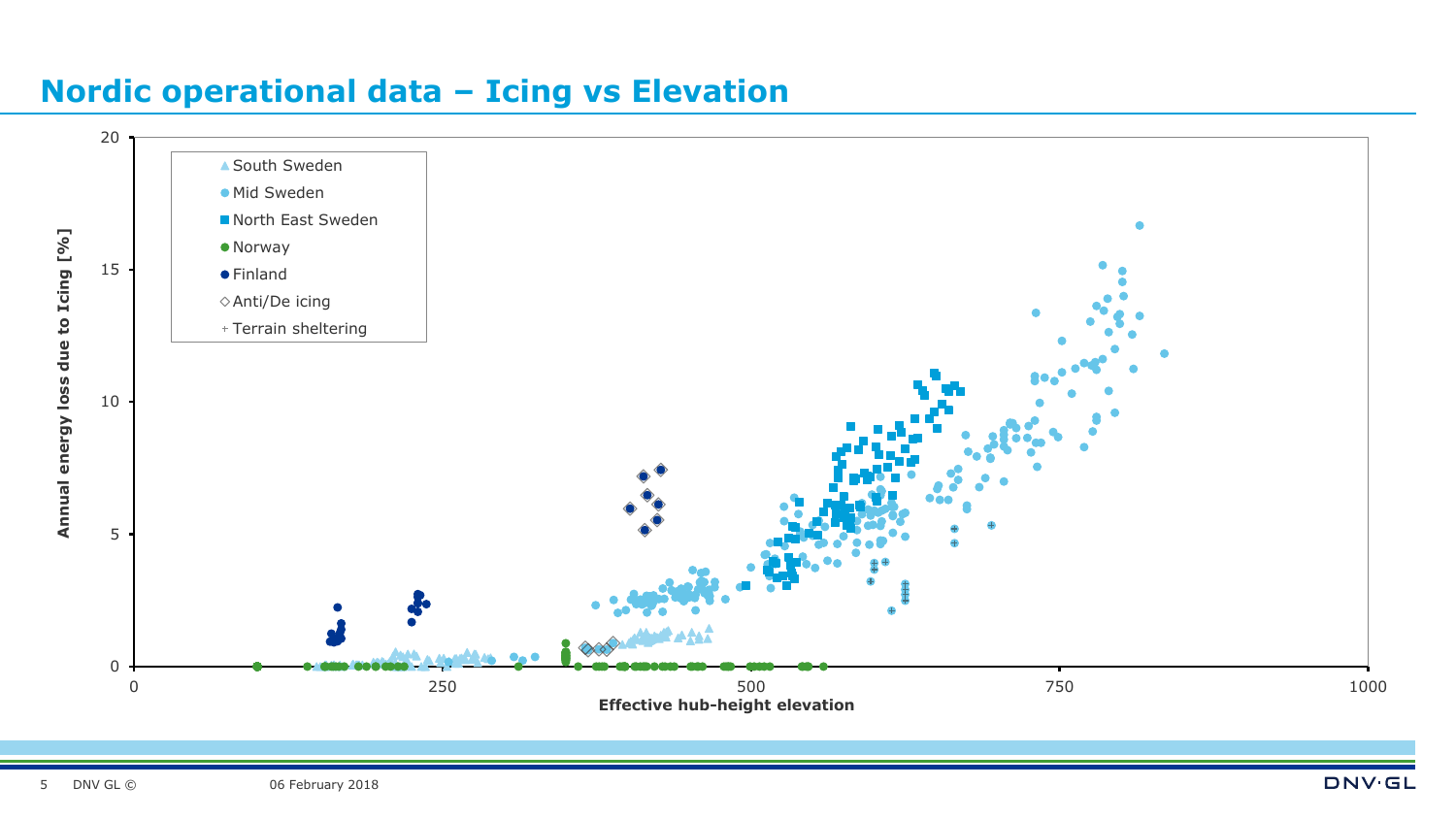### **Part 2: Preliminary global trends**

**2.1 Temperature**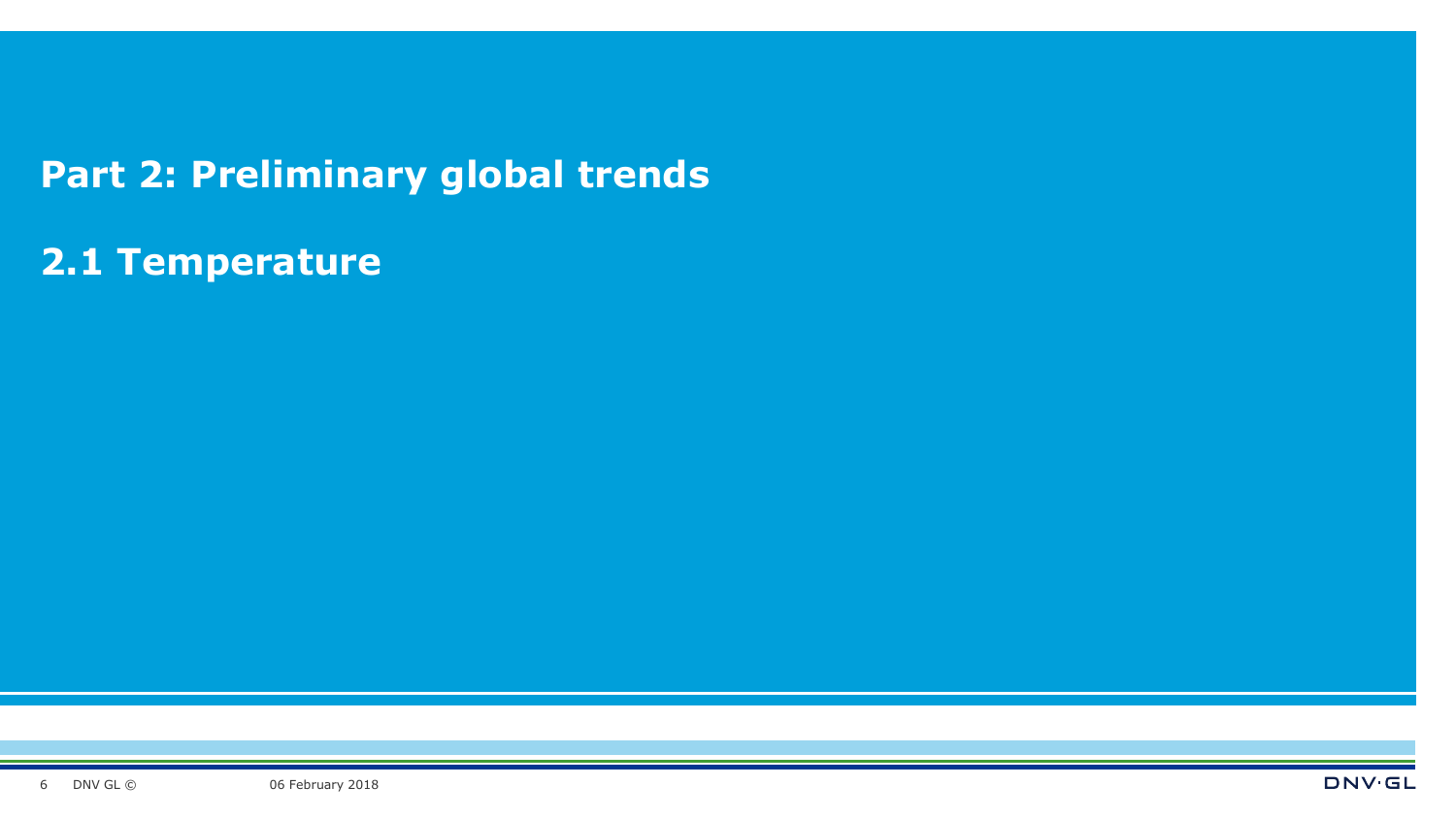#### **The dataset**



- **38 masts in the Nordics**
- 8 masts Eastern Europe and Turkey
- **3 masts Great Lakes** USA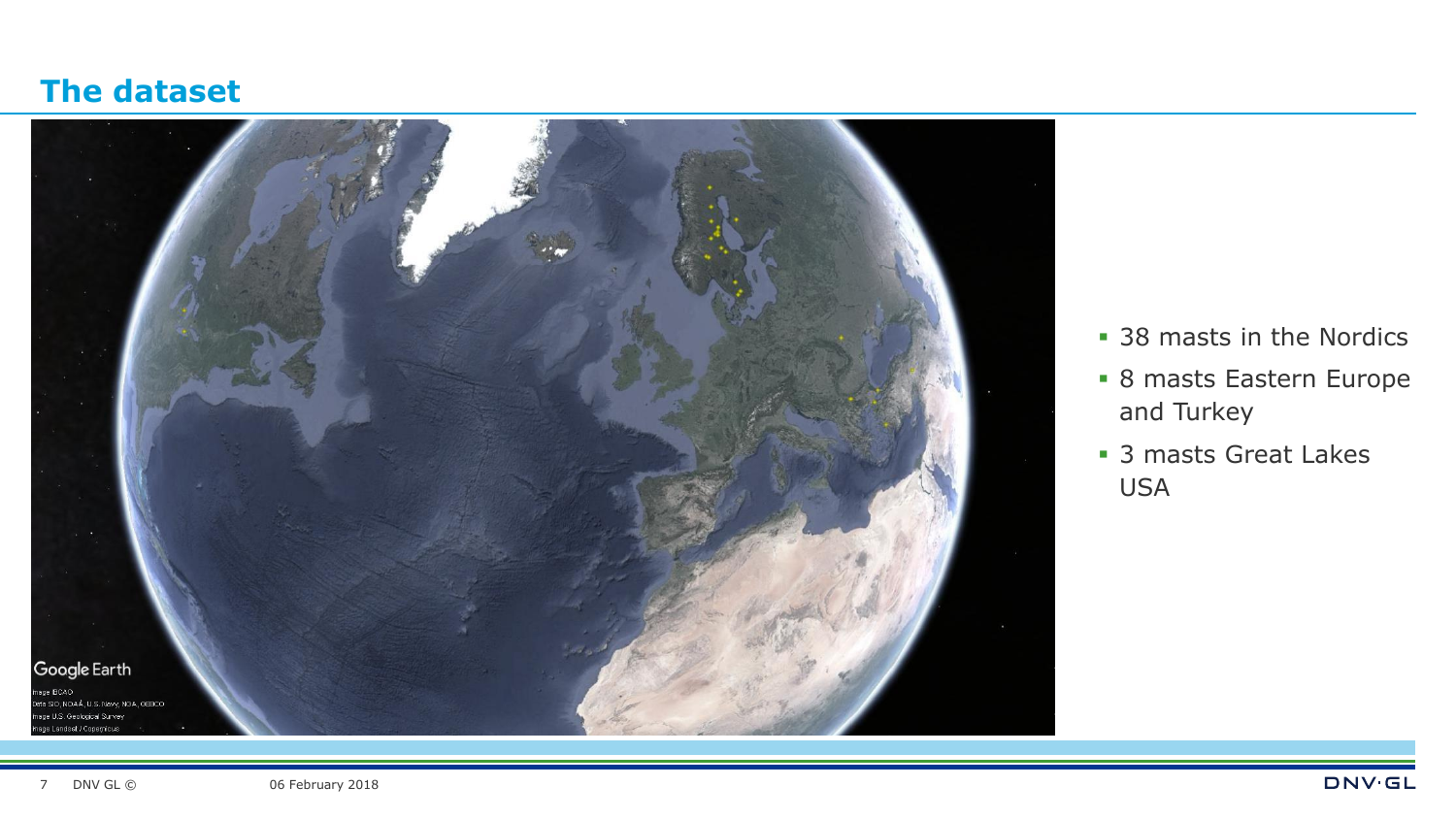#### **Temperature trends in icing – Sweden**

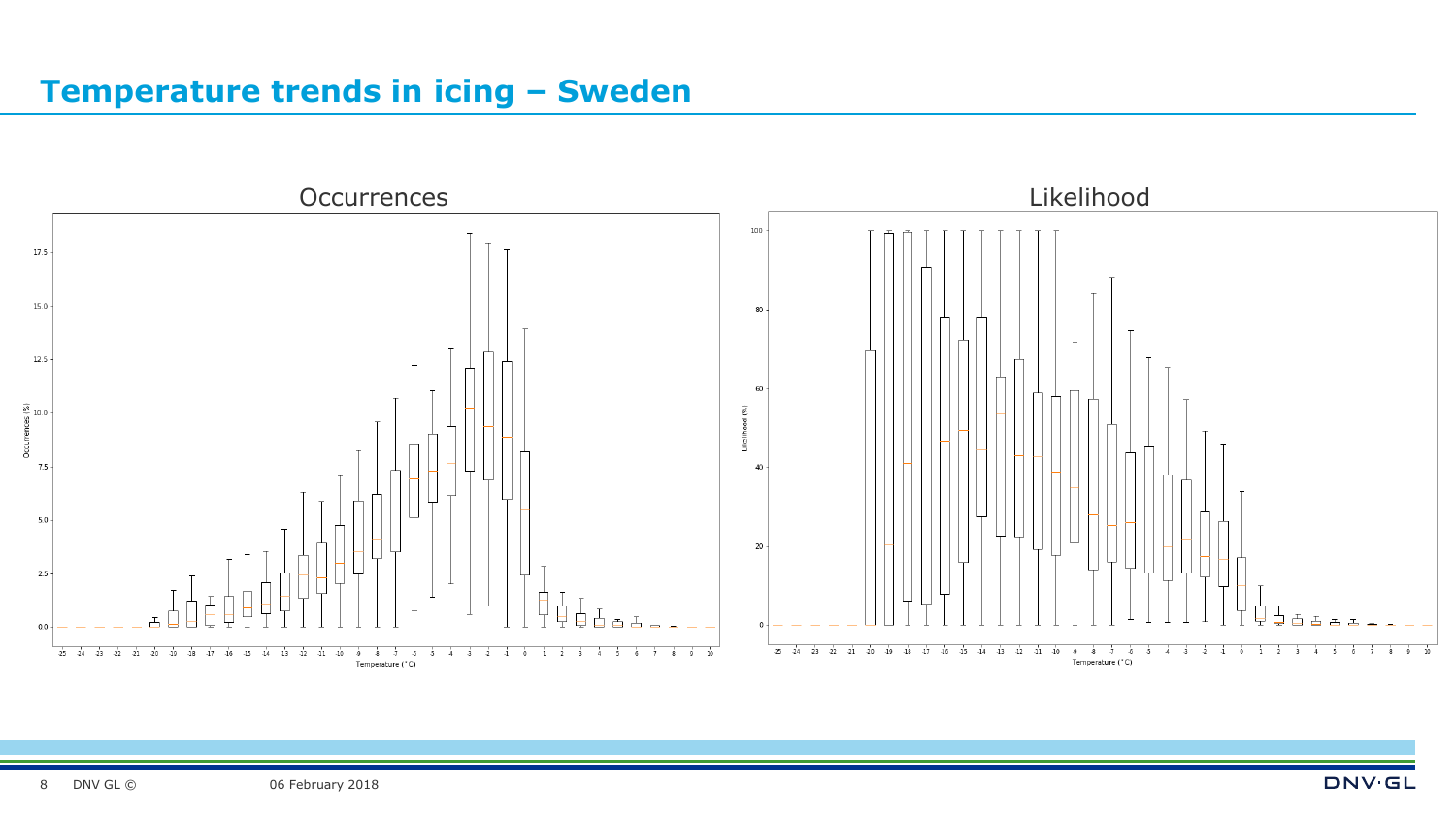#### **Temperature trends in icing – Eastern Europe and Turkey**



**DNV·GL**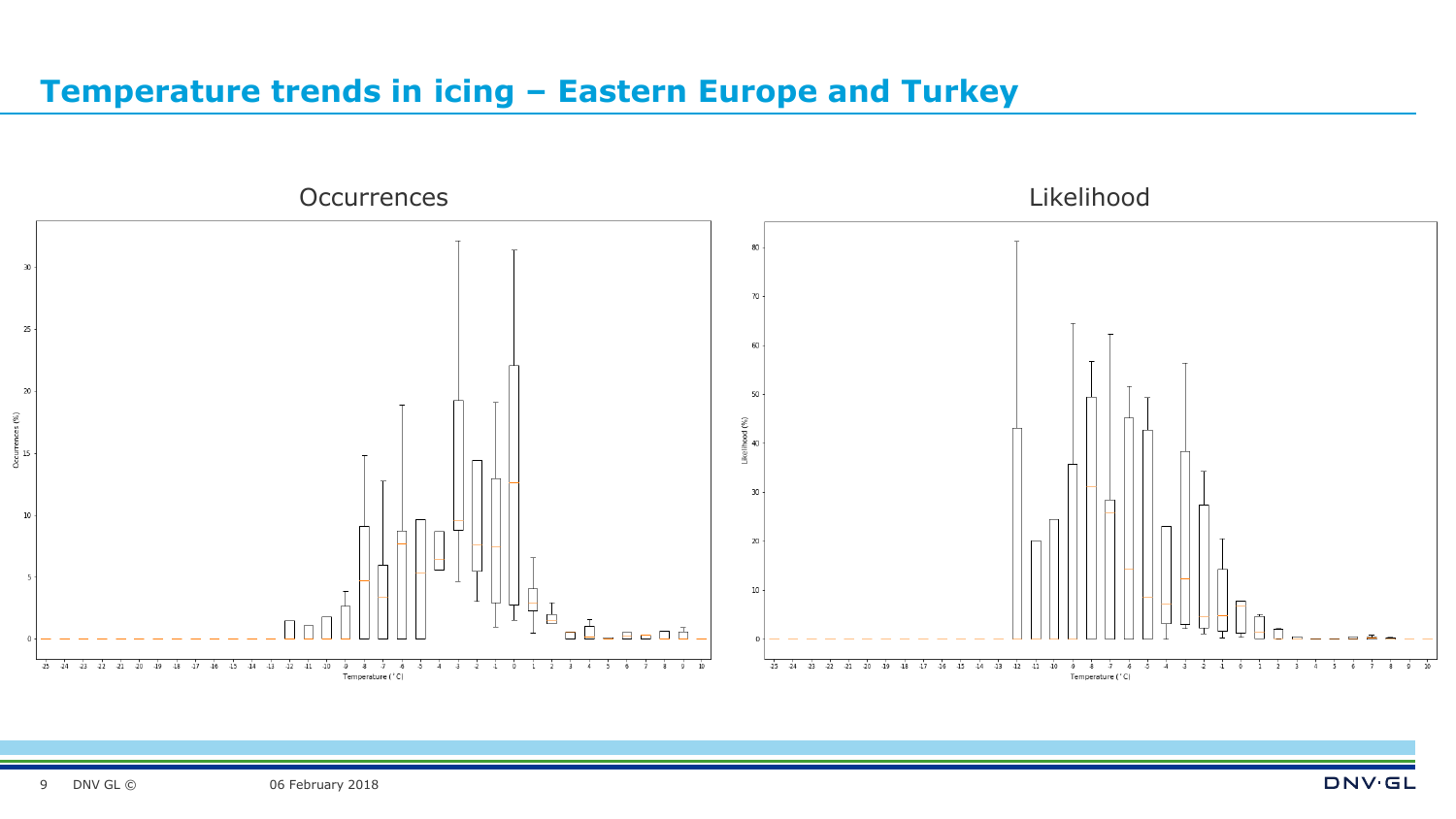#### **Temperature trends in icing – Great Lakes USA**

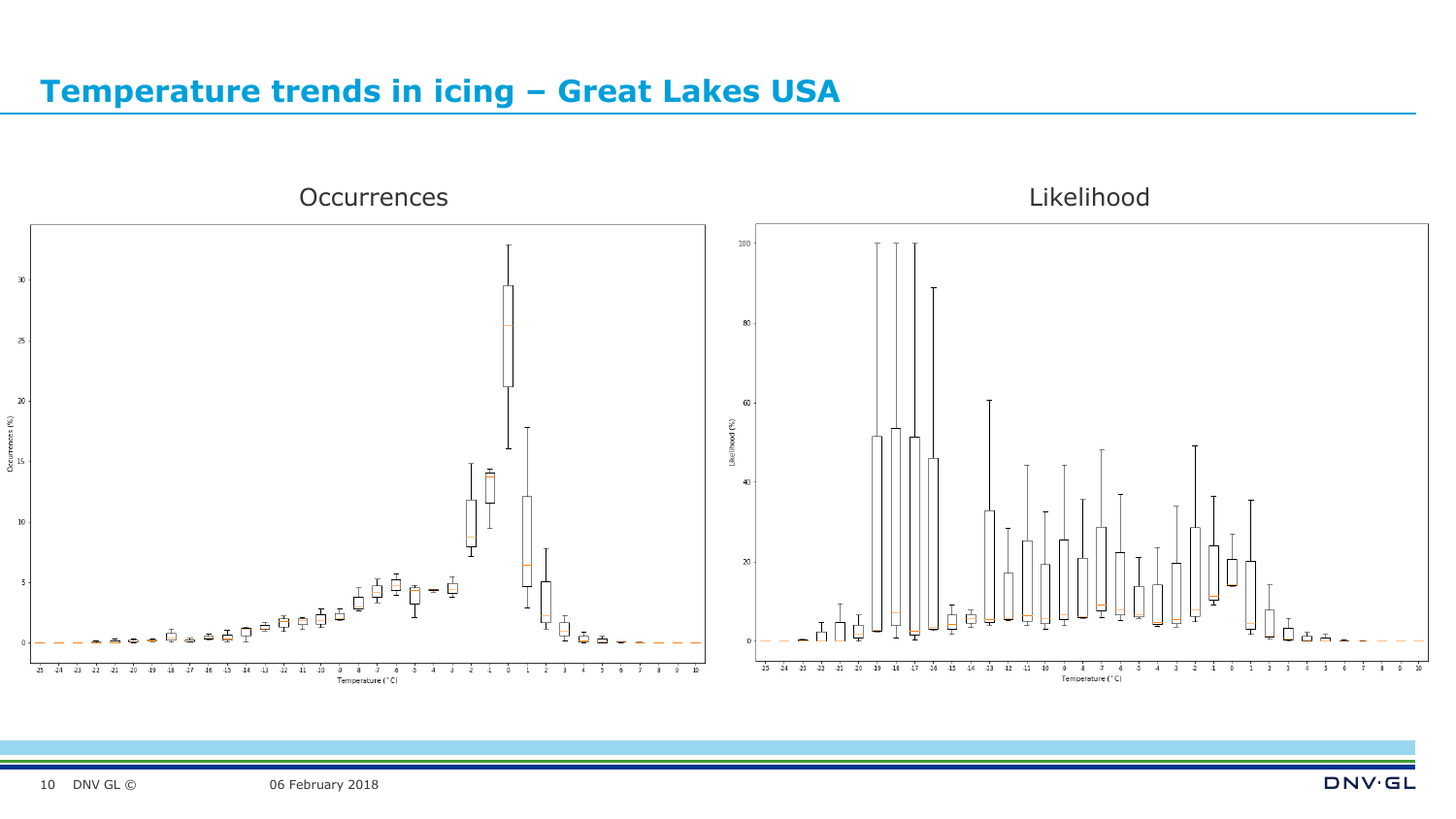### **Part 2: Preliminary global trends**

**2.1 Direction**

06 February 2018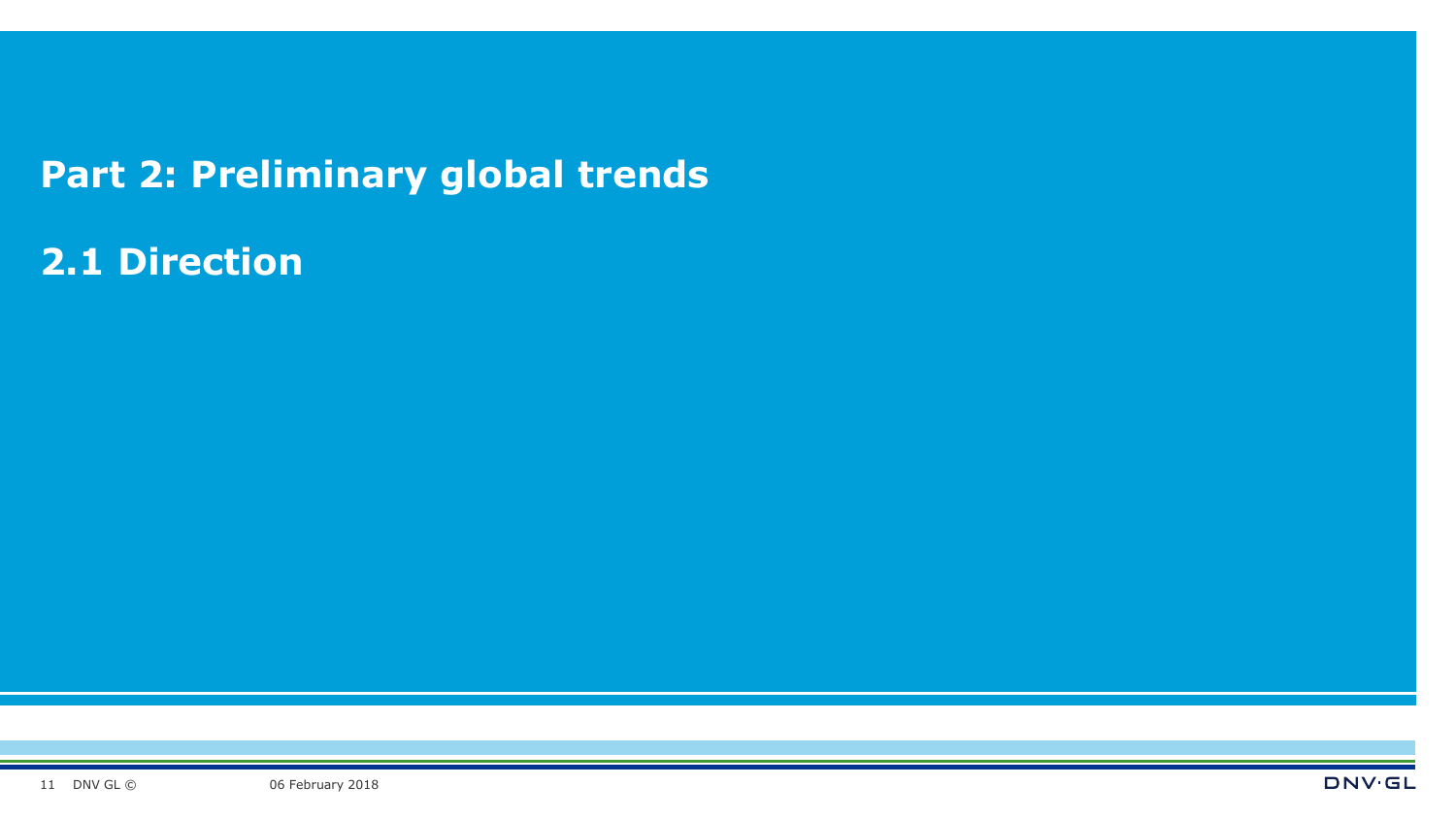#### **Icing rose – Great Lakes USA**

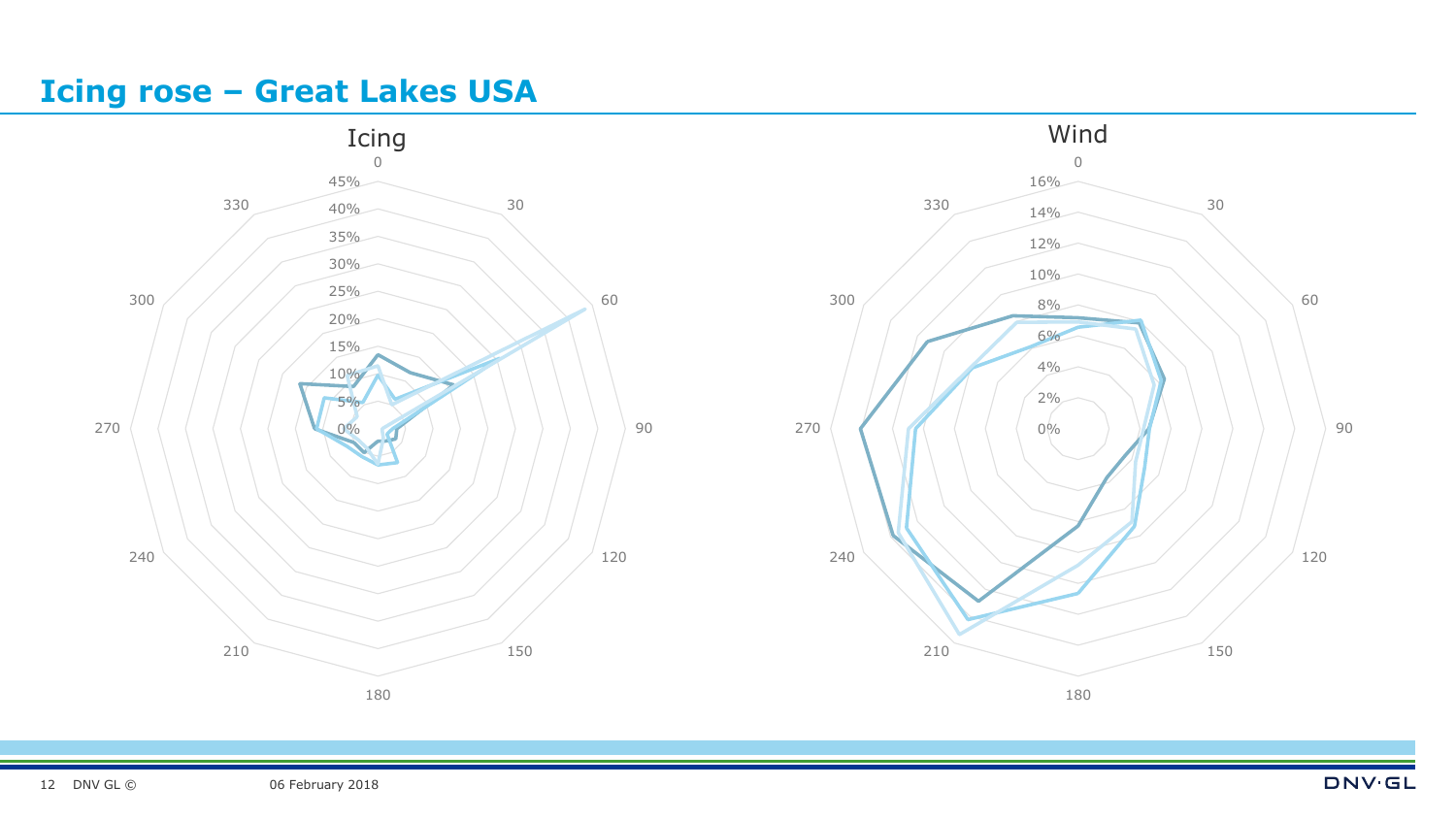#### **Icing rose – Eastern Europe and Turkey**



![](_page_12_Figure_2.jpeg)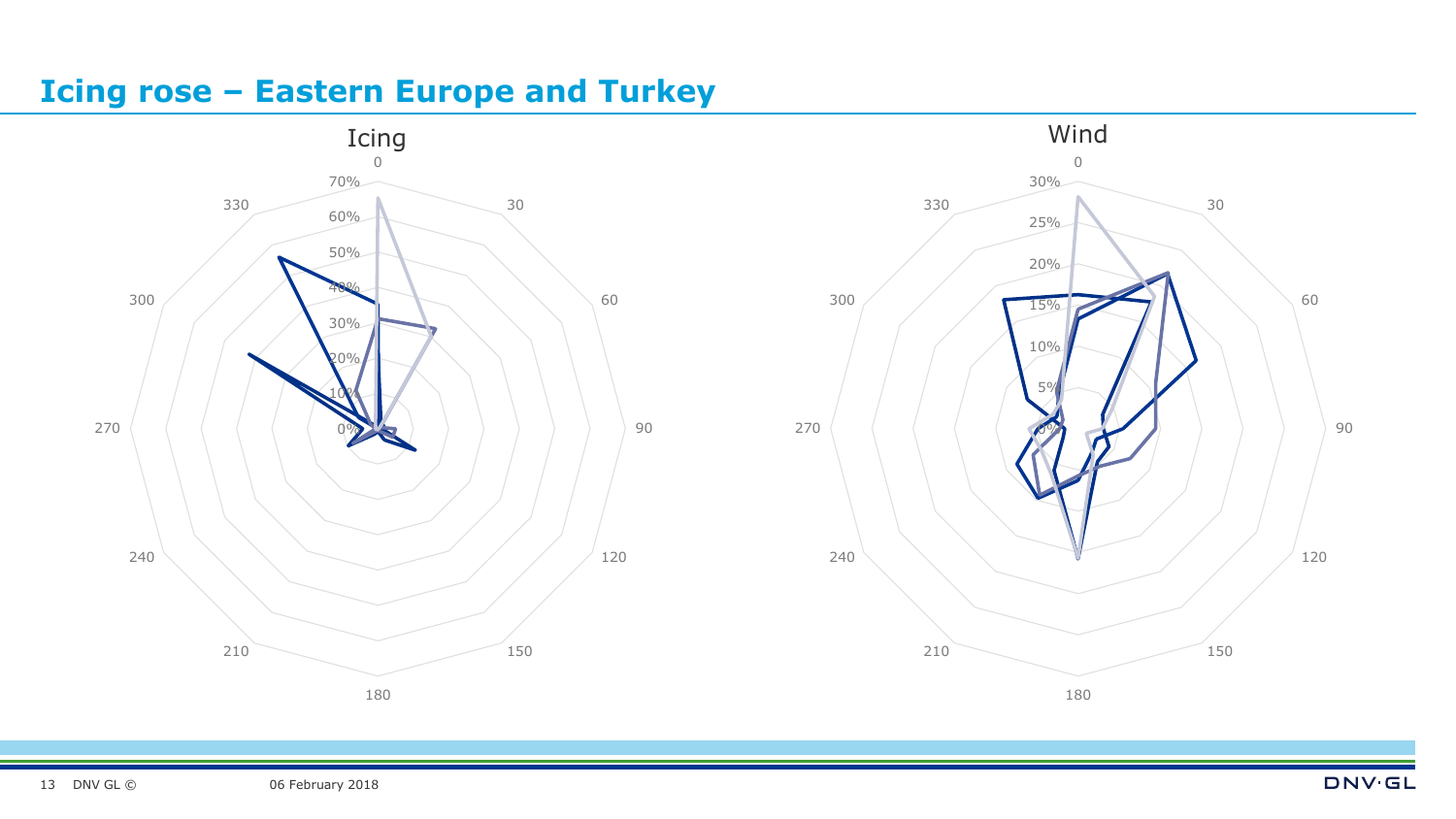#### **Icing rose – Sweden subset**

![](_page_13_Figure_1.jpeg)

![](_page_13_Figure_2.jpeg)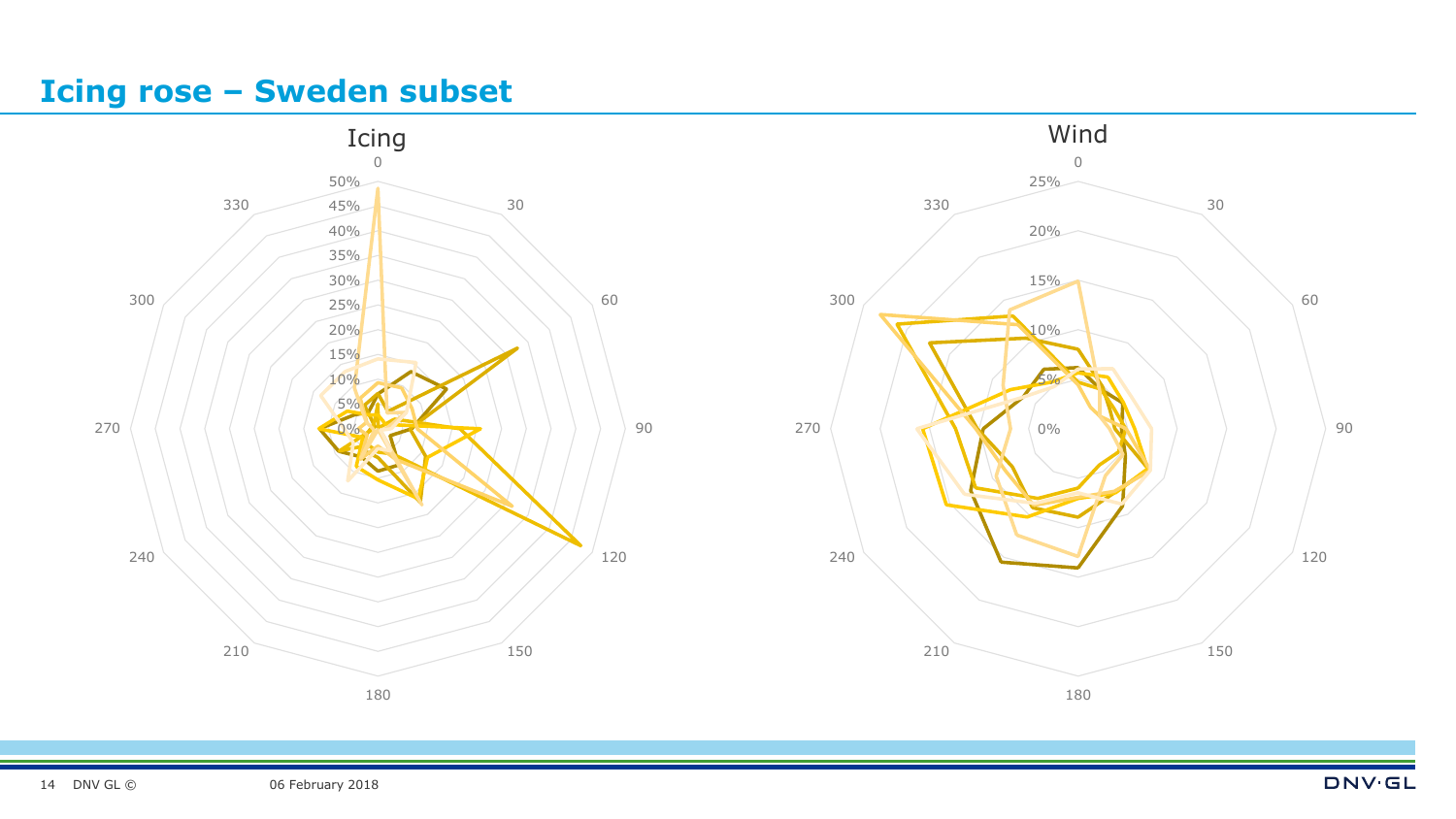#### **Icing rose – Single site, Sweden**

![](_page_14_Figure_1.jpeg)

![](_page_14_Figure_2.jpeg)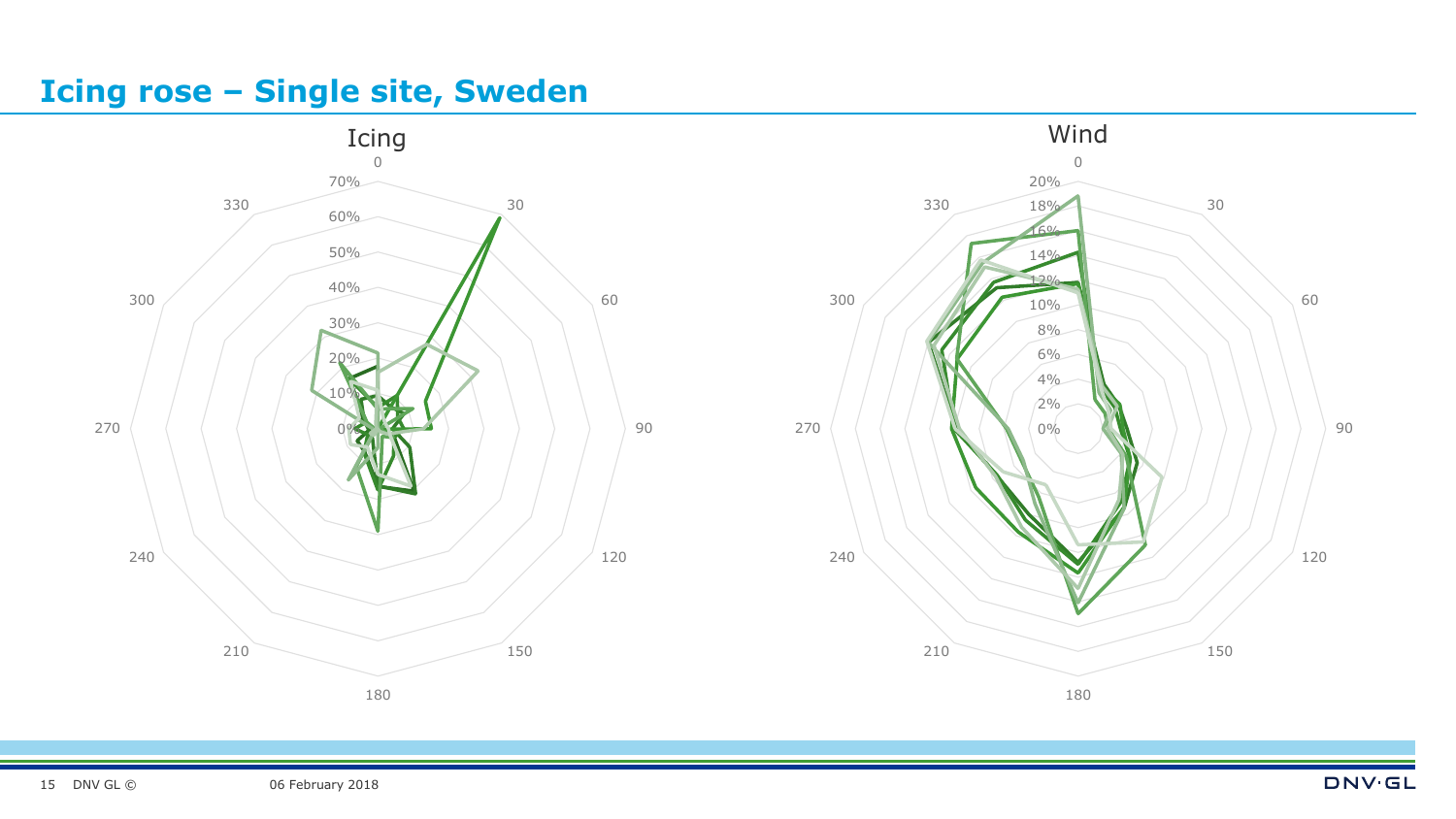# **Part 3: Operational data in North America**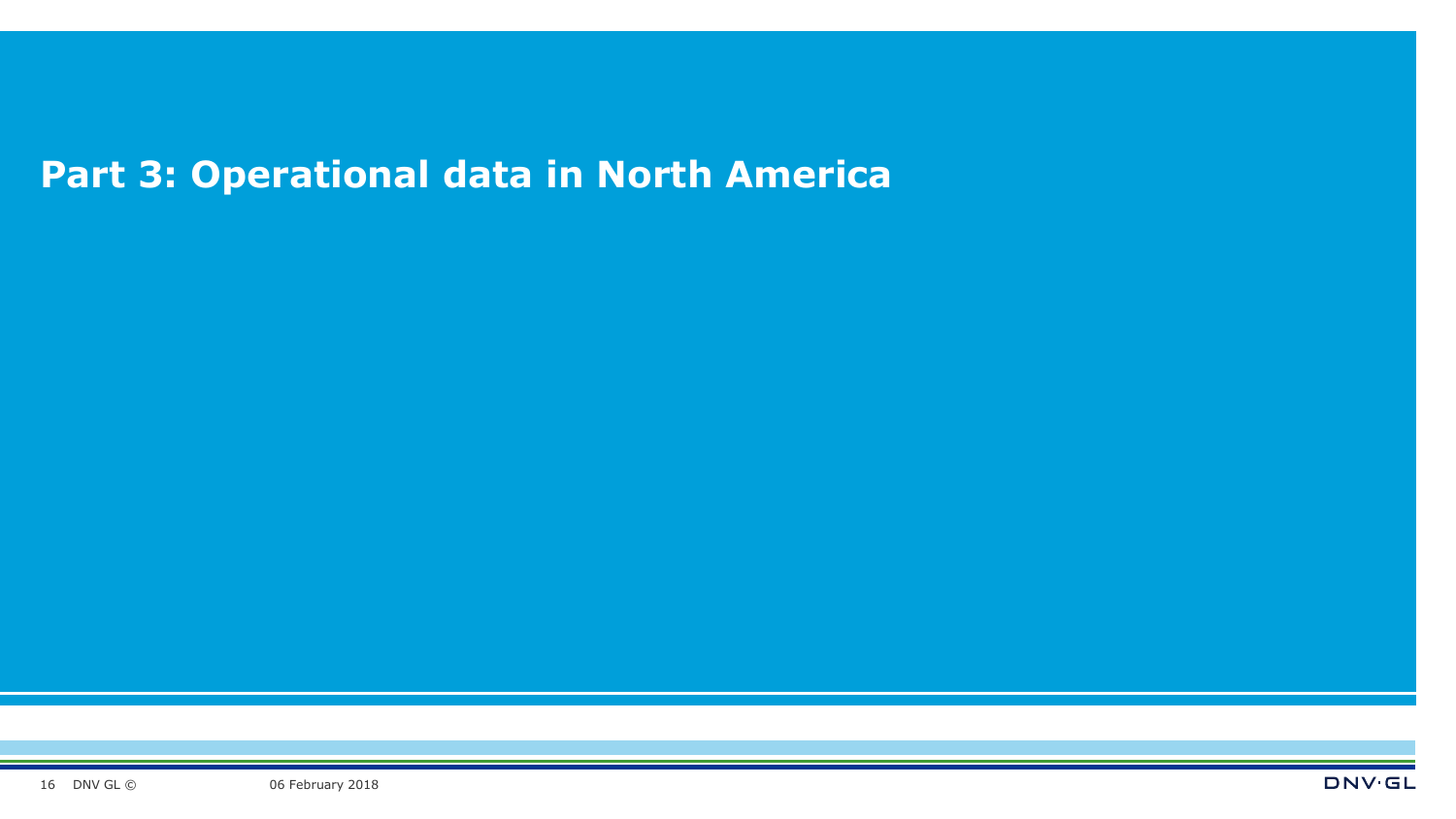![](_page_16_Figure_0.jpeg)

### **North American operational data – Icing vs Elevation**

**DNV**GL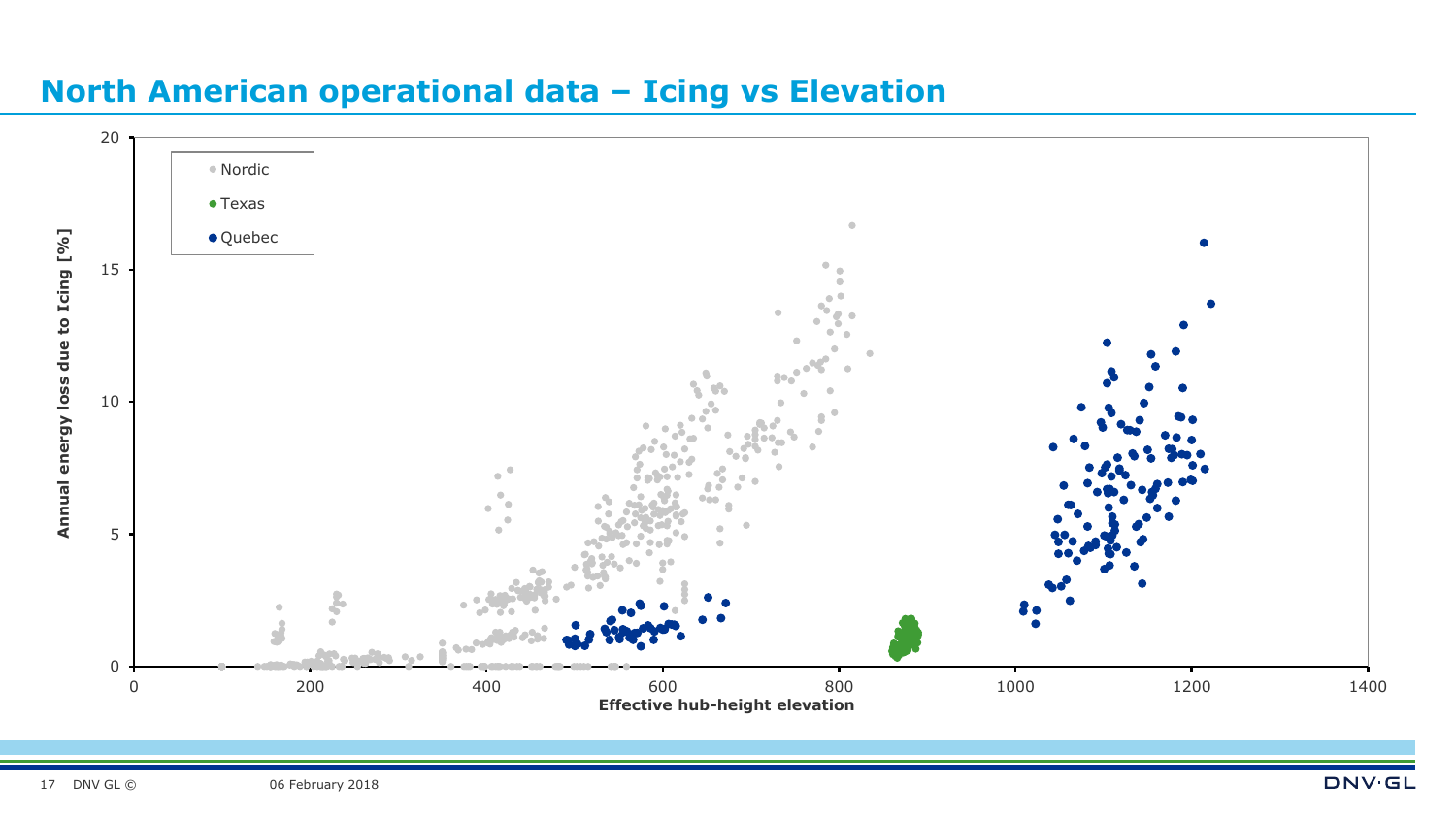#### **North American operational data –Performance degradation vs shutdown**

![](_page_17_Figure_1.jpeg)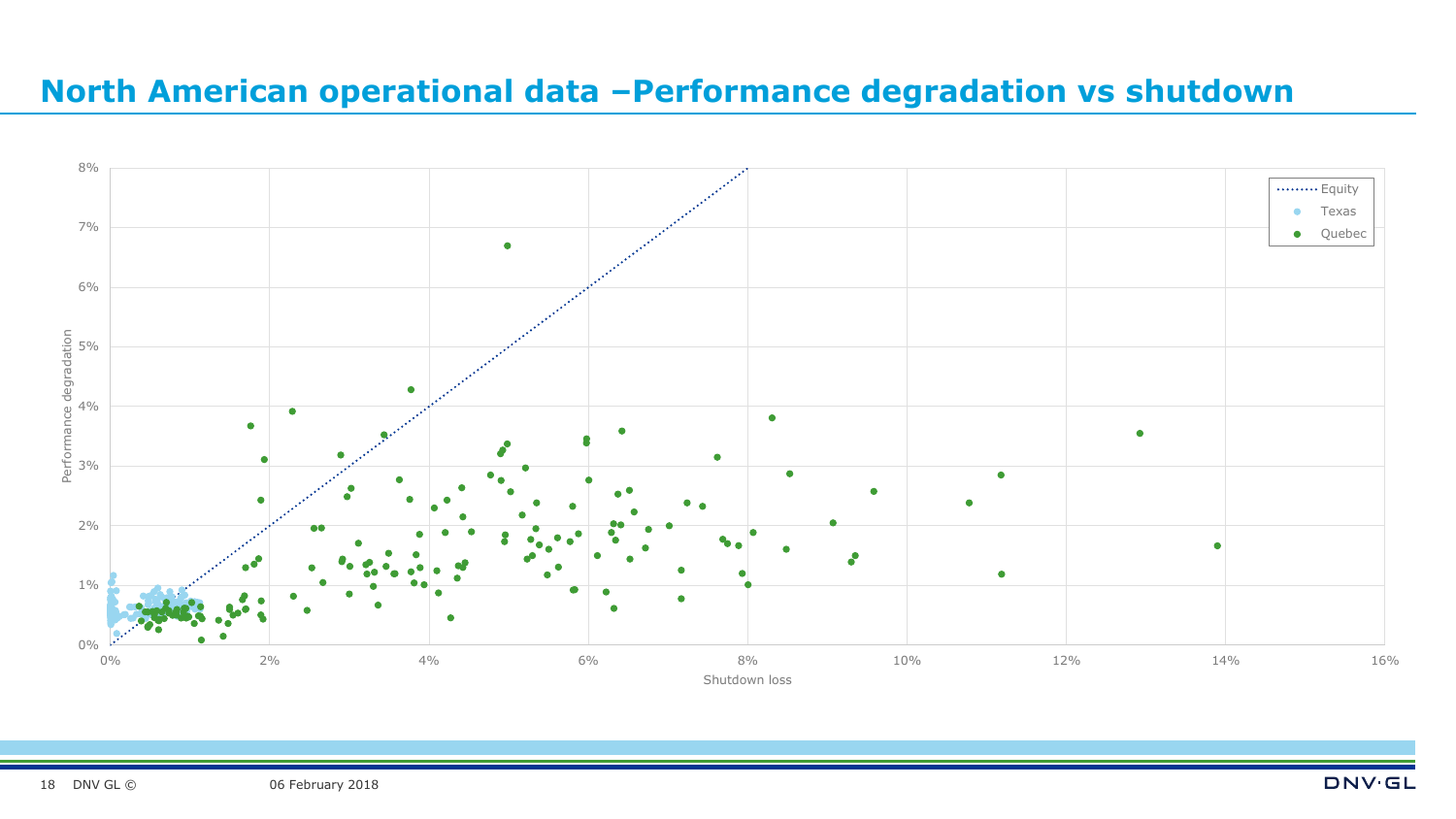## **Conclusions**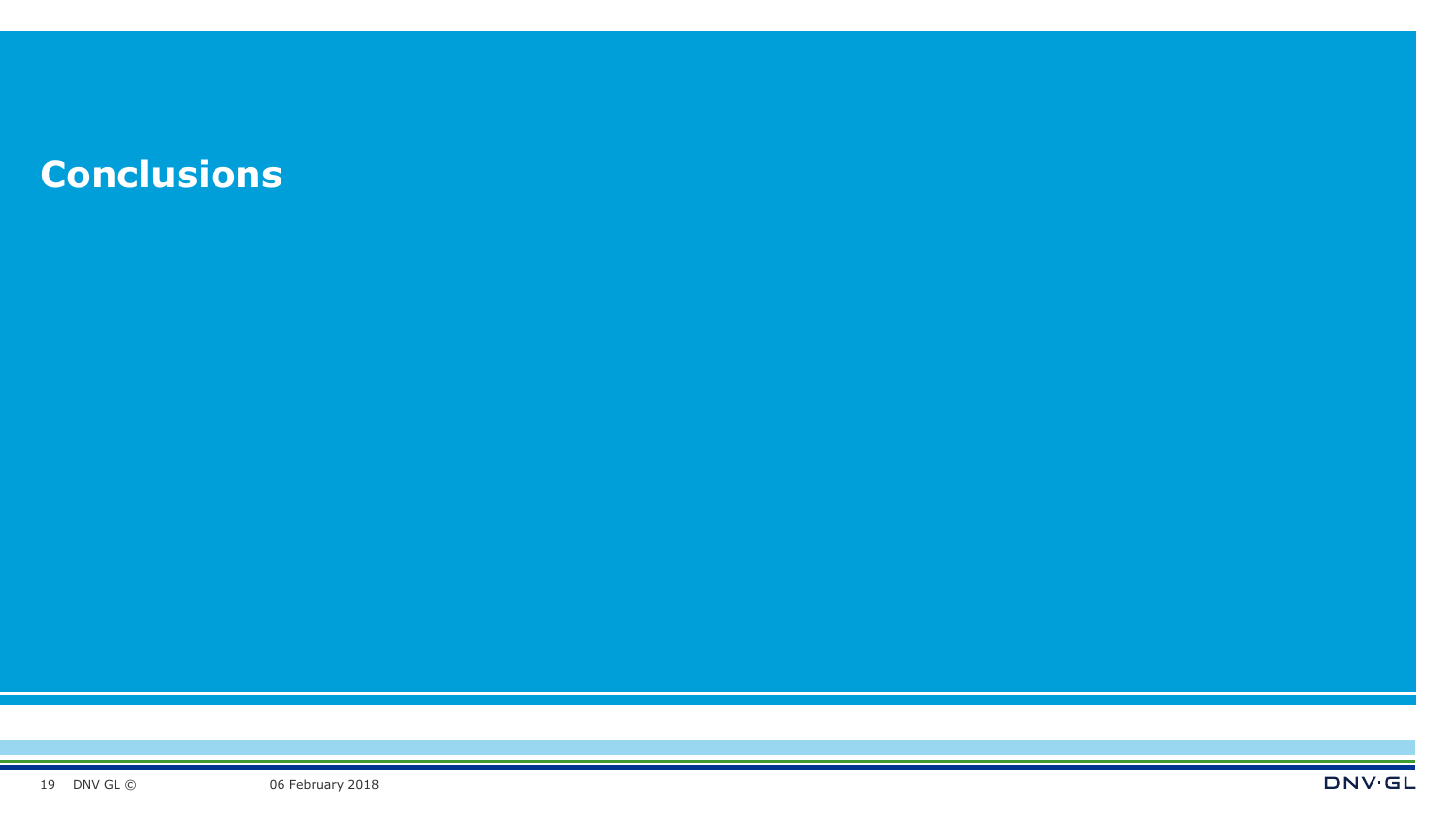- Extension of data in the Nordics refines previously observed trends
- Preliminary look at a global met mast dataset suggests:
	- Different temperature characteristics in different regions
	- Icing often not in the predominant wind direction
	- Direction of icing events can be variable within a single site
- North American operational data:
	- Shows similar elevation trend to the Nordic countries
	- Icing losses driven by high levels of shutdown